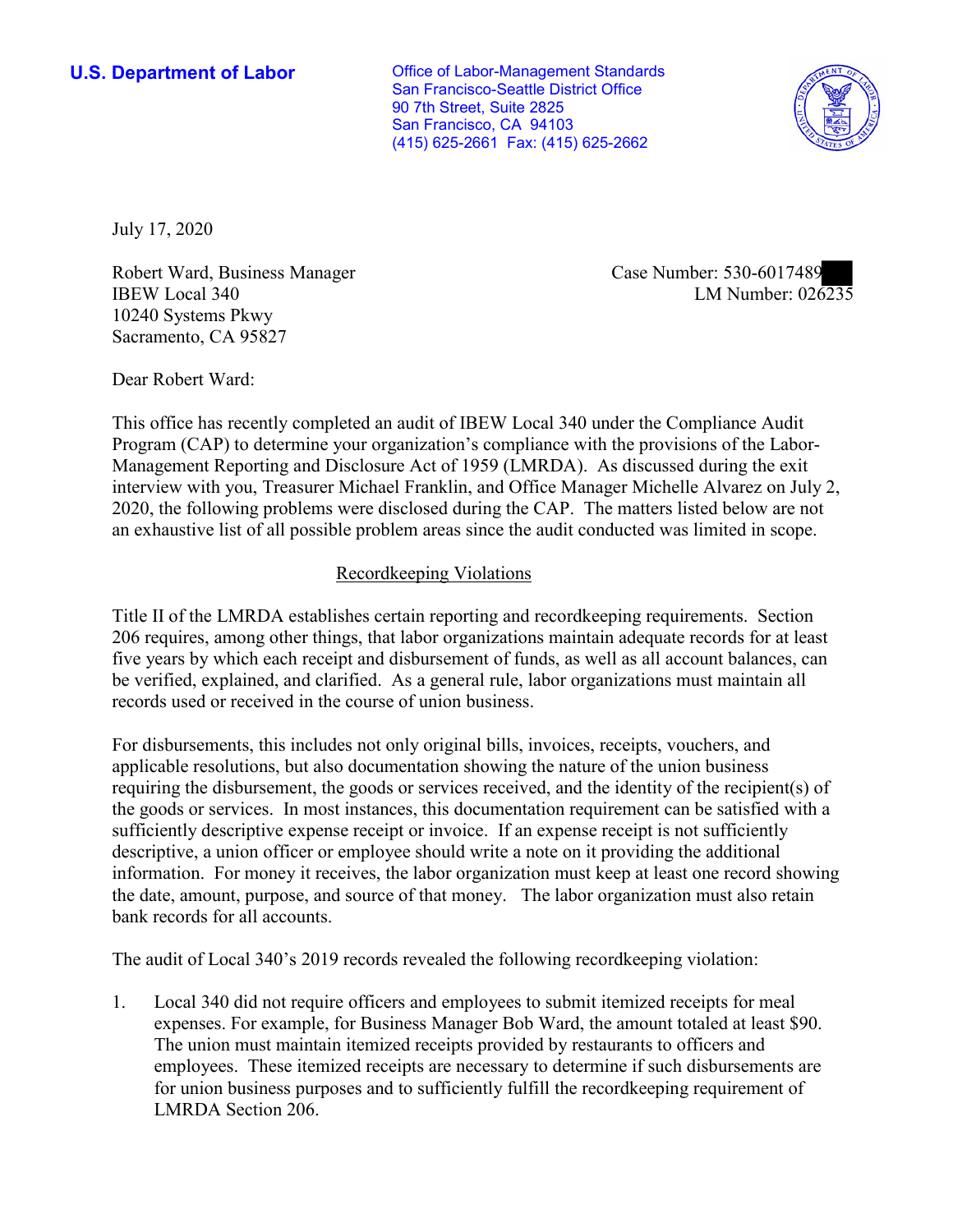Robert Ward July 17, 2020 Page 2 of 4

business conducted or the names and titles of the persons incurring the restaurant charges. retained must identify the names of the restaurants where the officers or employees Local 340 records of meal expenses did not always include written explanations of union For example, one credit card receipt in March 2019 from Mountain Mike Pizza for \$129.59 did not contain the breakdown of charges, the purpose, or the attendees. Union records of meal expenses must include written explanations of the union business conducted and the full names and titles of all persons who incurred the restaurant charges. Also, the records incurred meal expenses.

 Based on your assurance that Local 340 will retain adequate documentation in the future, OLMS will take no further enforcement action at this time regarding the above violations.

## Reporting Violations

 Title II of the LMRDA establishes certain reporting and recordkeeping requirements. Section 206 requires, among other things, that labor organizations maintain adequate records for at least five years by which each receipt and disbursement of funds, as well as all account balances, can be verified, explained, and clarified. As a general rule, labor organizations must maintain all records used or received in the course of union business.

For disbursements, this includes not only original bills, invoices, receipts, vouchers, and applicable resolutions, but also documentation showing the nature of the union business requiring the disbursement, the goods or services received, and the identity of the recipient(s) of the goods or services. In most instances, this documentation requirement can be satisfied with a sufficiently descriptive expense receipt or invoice. If an expense receipt is not sufficiently descriptive, a union officer or employee should write a note on it providing the additional information. For money it receives, the labor organization must keep at least one record showing the date, amount, purpose, and source of that money. The labor organization must also retain bank records for all accounts.

The audit of Local 340's 2019 records revealed the following reporting violations:

1. Sale of Supplies (LM-2)

Local 340 did not correctly report receipts from the sale of supplies or disbursements for supplies for resale. The audit revealed that during 2019, Local 340 collected receipts totaling at least \$7,968, not \$6,764 as reported. The LM-2 instructions require that the union report receipts from the sale of supplies in Item 39 (Sale of Supplies) and disbursements for supplies for resale in Item 59 (Supplies for Resale). In addition, it must report the value of any supplies for resale on hand at the beginning and end of the year in Item 28 and Schedule 7 (Other Assets).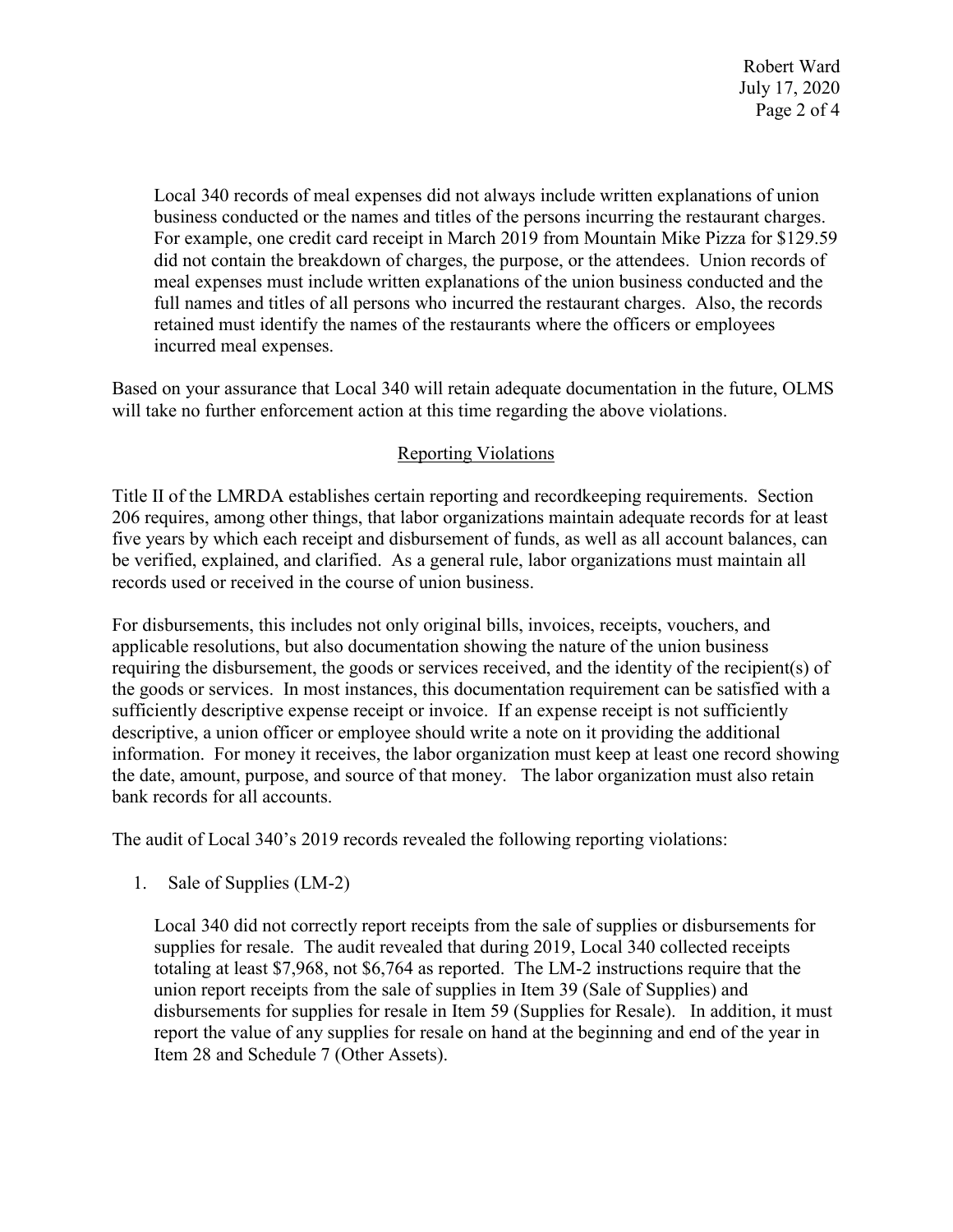2. Failure to Itemize Disbursement or Receipt

 Local 340 did not properly report several "major" transaction(s) in Schedules 15-19. A "major" transaction includes any individual transaction of \$5,000 or more or total transactions to or from any single entity or individual that aggregate to \$5,000 or more during the reporting period and which the local cannot properly report elsewhere in Statement B. The audit found that, for example, there were Itemization Pages for Image Point (\$23,974) and Lecair Electric (\$18,348).

3. Disbursements to Officers and Employees

Local 340 did not include some reimbursements to officers and employees / payments to officers and employees totaling at least \$90 in Schedule 11 (All Officers and Disbursements to Officers) and Schedule 12 (Disbursements to Employees). It appears that the local erroneously reported these payments in Schedules 15 through 19.

 The union must report in Column F of Schedules 11 and 12 (Disbursements for Official Column F of Schedules 11 and 12 indirect disbursements made to another party (such as a personnel incur for transportation by public carrier (such as an airline) and for temporary Business) direct disbursements to officers and employees for reimbursement of expenses they incurred while conducting union business. In addition, the union must report in credit card company) for business expenses union personnel incur. However, the union must report in Schedules 15 through 19 indirect disbursements for business expenses union lodging expenses while traveling on union business. The union must report in Column G (Other Disbursements) of Schedules 11 and 12 any direct or indirect disbursements to union personnel for expenses not necessary for conducting union business.

4. Failure to File Bylaws

 2016, but did not file a copy with its LM report for that year. The audit disclosed a violation of LMRDA Section 201(a), which requires that a union submit a copy of its revised constitution and bylaws with its LM report when it makes changes to its constitution or bylaws. Local 340 amended its constitution and bylaws in

 As agreed, Local 340 will file a copy of its current constitution and bylaws with OLMS as soon as possible but not later than September 30, 2020.

 Based on your assurance that Local 340 will retain adequate documentation in the future, OLMS will take no further enforcement action at this time regarding the above violations.